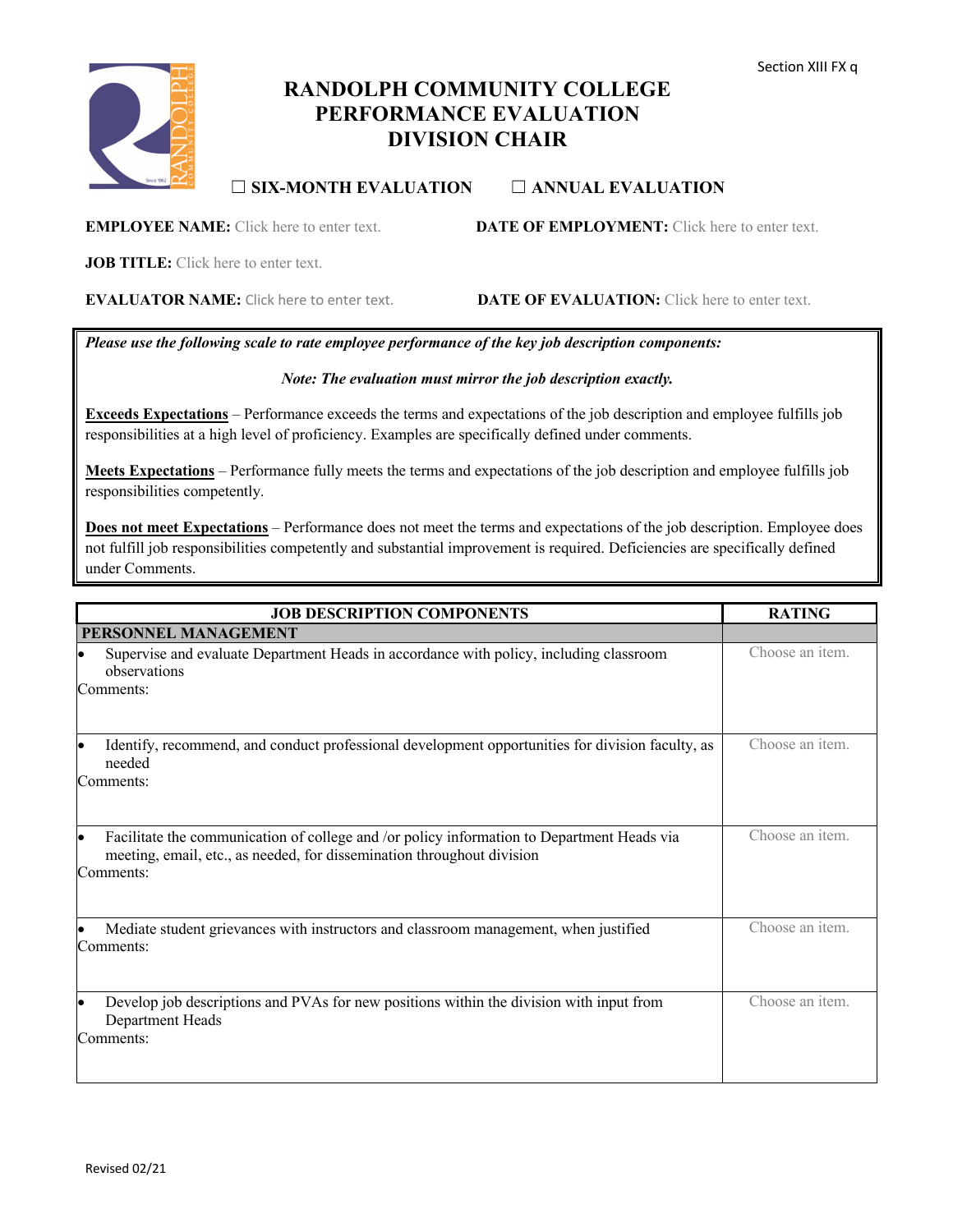|                                                                                                                                                                                                                       | Section XIII FX q |
|-----------------------------------------------------------------------------------------------------------------------------------------------------------------------------------------------------------------------|-------------------|
| Recommend search committees and ensure the entire search process is guided and abides by<br>policy<br>Comments:                                                                                                       | Choose an item.   |
| Make recommendations for divisional contracts based on professional personnel reviews with<br>input from Department Heads<br>Comments:                                                                                | Choose an item.   |
| Advocate and provide motivation for faculty<br>Comments:                                                                                                                                                              | Choose an item.   |
| Communicate faculty needs to Dean of Curriculum Programs<br>Comments:                                                                                                                                                 | Choose an item.   |
| Encourage sound educational practices and student engagement<br>Comments:                                                                                                                                             | Choose an item.   |
| <b>DIVISION MANAGEMENT</b>                                                                                                                                                                                            |                   |
| Process leave forms, noting any patterns of absenteeism<br>Comments:                                                                                                                                                  | Choose an item.   |
| Manage any conflict within division; striving to find an amicable resolution<br>Comments:                                                                                                                             | Choose an item.   |
| Create and monitor employee performance improvement plans (PIPs), when warranted<br>Comments:                                                                                                                         | Choose an item.   |
| Produce an annual statement of goals for the division that coincide with the mission and vision of<br>the College<br>Comments:                                                                                        | Choose an item.   |
| Lead the division in any College-wide efforts in a positive, professional manner<br>Comments:                                                                                                                         | Choose an item.   |
| Keep the Board of Trustees informed of divisional efforts supporting the mission and vision of the<br>$\bullet$<br>College with regular submission of BOT highlights<br>Comments:                                     | Choose an item.   |
| Facilitate the review, evaluation, and assessment of divisional programs periodically to assess<br>$\bullet$<br>viability of existing programs and recommending closure and/or additions, as appropriate<br>Comments: | Choose an item.   |
| Submit recommended revisions to plans of study, course objectives, and other divisional program<br>$\bullet$<br>information to Curriculum Review Committee for approval<br>Comments:                                  | Choose an item.   |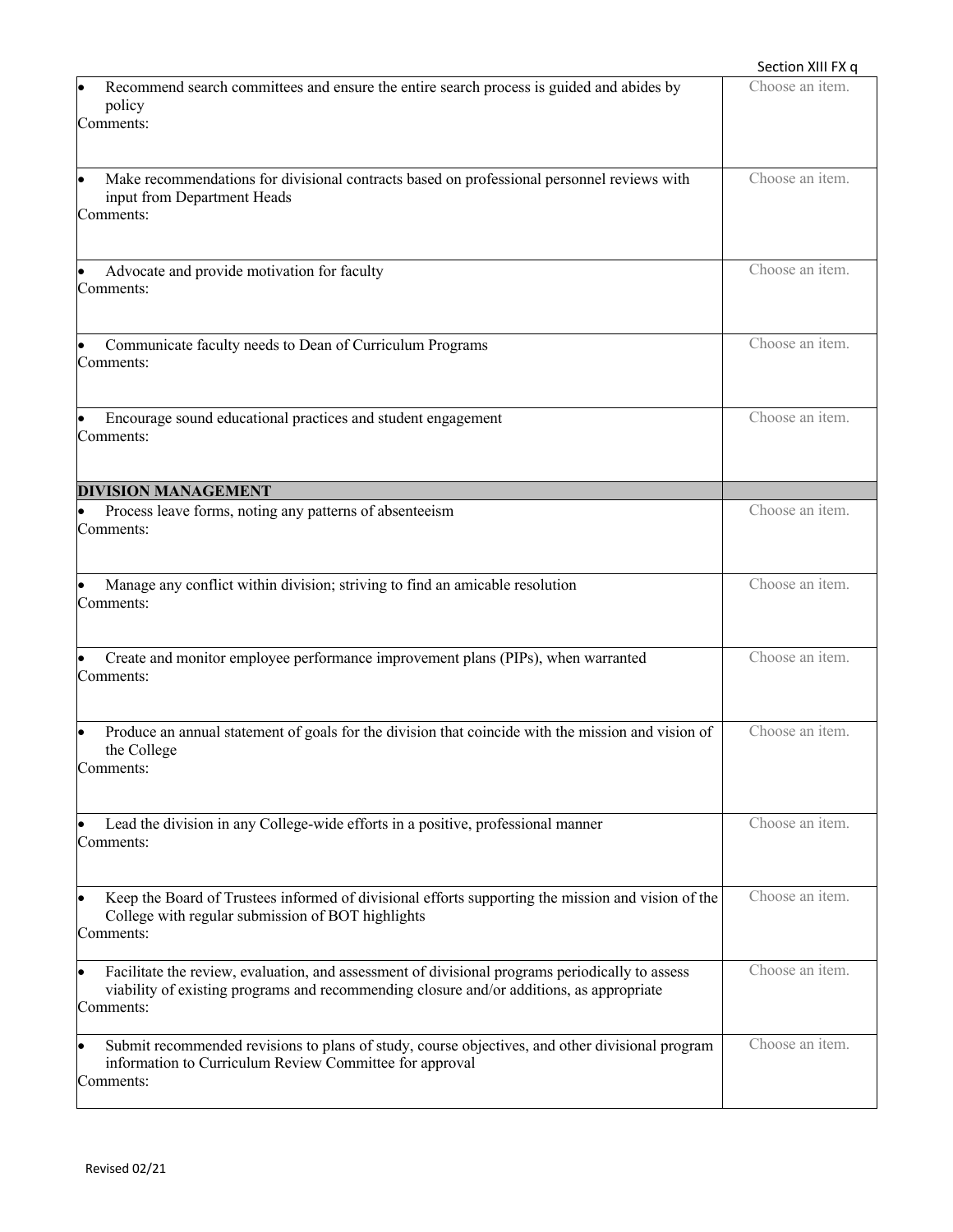|                                                                                                                                                                                                                                                            | Section XIII FX q       |
|------------------------------------------------------------------------------------------------------------------------------------------------------------------------------------------------------------------------------------------------------------|-------------------------|
| Ensure all divisional programs are in full compliance with the requirements for accreditation,<br>certification, and other standards as stipulated by NCCCS<br>Comments:                                                                                   | Choose an item.         |
| Develop and maintain productive relationships with those agencies and other organizations within<br>$\bullet$<br>the community/industry which are pertinent to the division and to prospective graduates<br>Comments:                                      | Choose an item.         |
| Review and make recommendations based on divisional program's advisory committee feedback<br>and reports<br>Comments:                                                                                                                                      | Choose an item.         |
| Partner and interface with Corporate & Continuing Education, Basic Skills, and Distance<br>Education to ensure the needs of all students are being meet with regards to recruitment, retention,<br>and providing quality instruction<br>Comments:          | Choose an item.         |
| <b>BUDGET MANAGEMENT</b>                                                                                                                                                                                                                                   |                         |
| Compile and submit divisional program needs for personnel, equipment, supplies, facilities, and<br>other resources during the annual planning process to the Dean of Curriculum Programs through<br>the Good to Great and budget processes<br>Comments:    | Choose an item.         |
| Approve and submit the requisition of resources and services, including equipment, supplies,<br>lo<br>facilities and other materials recommended by Department Heads needed for the effective delivery<br>of instruction within their program<br>Comments: | Choose an item.         |
| Manage the division budget, regularly monitoring program budgets and the status of expenditures<br>lo<br>and ensuring inventory control methods are in place and being followed<br>Comments:                                                               | Choose an item.         |
| <b>CLASSROOM INSTRUCTION</b>                                                                                                                                                                                                                               |                         |
| Teach all assigned courses, a range of $9 - 12$ contact hours, for the full duration of scheduled<br>instruction<br>Comments:                                                                                                                              | Choose an <i>item</i> . |
| Ensure that each class session contains essential curricular components, has appropriate content<br>and pedagogy, and maintains currency<br>Comments:                                                                                                      | Choose an item.         |
| Teach an academic success class, as needed<br>Comments:                                                                                                                                                                                                    | Choose an item.         |
| Evaluate student progress and provide appropriate, timely feedback<br>Comments:                                                                                                                                                                            | Choose an item.         |
| Incorporate appropriate instructional technology to enhance student learning<br>Comments:                                                                                                                                                                  | Choose an item.         |
| Provide and/or facilitate quality experiences in laboratory and/or clinical settings to meet program<br>needs<br>Comments:                                                                                                                                 | Choose an item.         |
| Maintain cleanliness of instructional areas and laboratories<br>Comments:                                                                                                                                                                                  | Choose an item.         |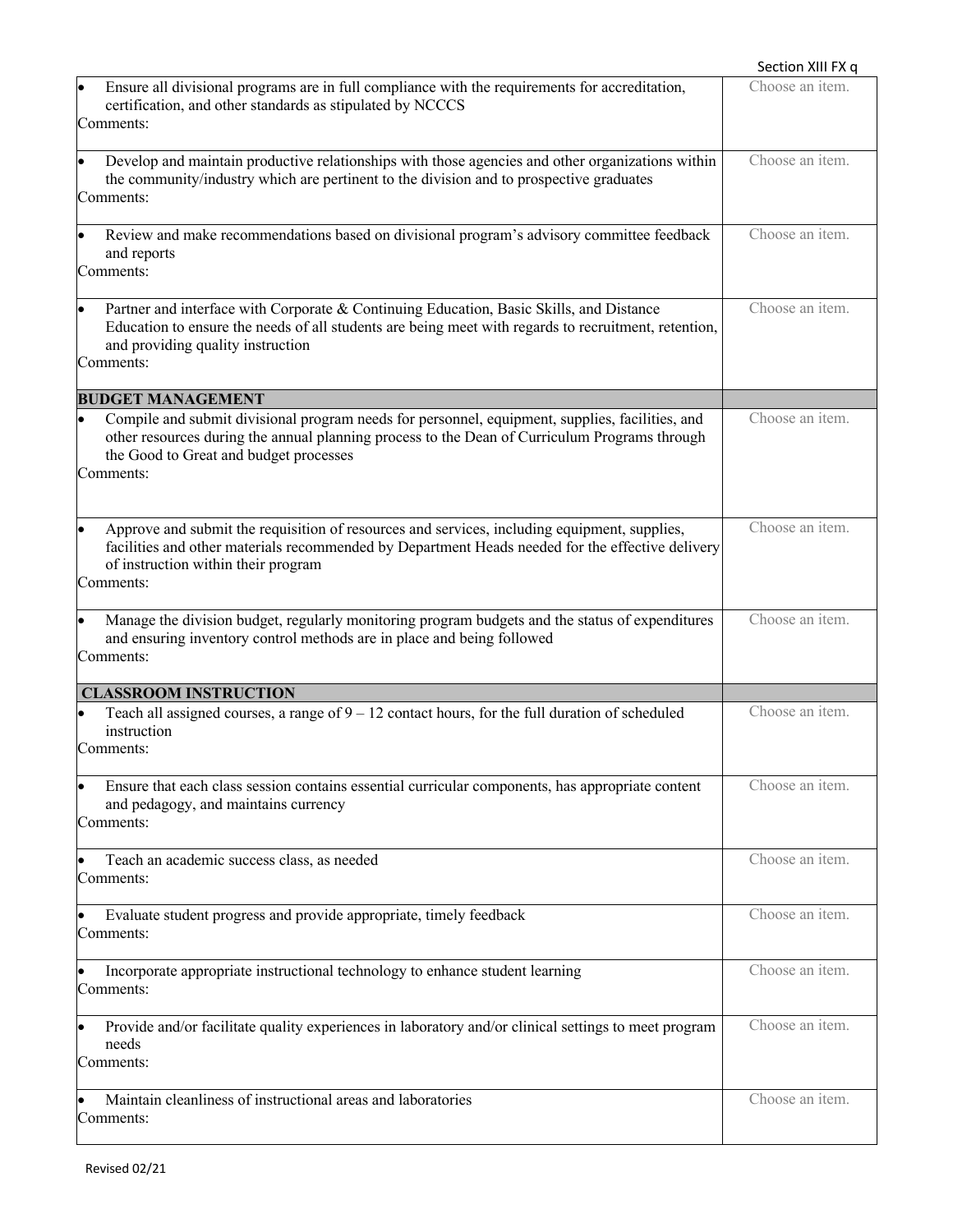|                                                                                                                                                                                                                                                                     | Section XIII FX q       |
|---------------------------------------------------------------------------------------------------------------------------------------------------------------------------------------------------------------------------------------------------------------------|-------------------------|
| Ensure the proper operation of classroom/lab equipment, reporting any malfunctions to the<br>appropriate person(s)<br>Comments:                                                                                                                                     | Choose an item.         |
| Develop and distribute course syllabi according to established template providing appropriate<br>information to students concerning course expectations and evaluation criteria<br>Comments:                                                                        | Choose an item.         |
| <b>OTHER SERVICES TO STUDENTS</b>                                                                                                                                                                                                                                   |                         |
| Maintain appropriate office hours and accessibility for students, a minimum of 5 hours a week.<br>Comments:                                                                                                                                                         | Choose an item.         |
| Coordinate the divisional assignments in semester advising and registration activities<br>Comments:                                                                                                                                                                 | Choose an item.         |
| Review available reports to develop with divisional faculty appropriate instructional plans for<br>recruitment, retention, and success<br>Comments:                                                                                                                 | Choose an item.         |
| Ensure the proper coding of students within major programs, processing change of major forms, as<br>appropriate prior to the 10% point of the semester<br>Comments:                                                                                                 | Choose an item.         |
| Advocate and provide motivation for students<br>Comments:                                                                                                                                                                                                           | Choose an item.         |
| DIVISIONAL ADMINISTRATIVE EXPECTATIONS                                                                                                                                                                                                                              |                         |
| Prepare and submit instructional records, reports, grades, and all other required paperwork in a<br>$\bullet$<br>timely, efficient manner meeting all deadlines, checking for accuracy, correctness and<br>completeness of all data<br>Comments:                    | Choose an item.         |
| Exert an effort to remain current in discipline and instructional methods through professional<br>development activities offered by the College and other opportunities including attendance at off-<br>campus activities, webinars, etc., as feasible<br>Comments: | Choose an item.         |
| Serve on and actively contribute to college committees as needed and as appointed by the<br>President<br>Comments:                                                                                                                                                  | Choose an item.         |
| Participate in discipline, departmental, divisional, and institutional meetings and other announced<br>co-curricular activities of the College<br>Comments:                                                                                                         | Choose an item.         |
| Maintain proper communication and supportive relationships at all times with all other units and<br>branches of the college<br>Comments:                                                                                                                            | Choose an <i>item</i> . |
| Maintain posted office and on-campus hours sufficient to fulfill all contracted duties and<br>individual professional obligations, as well as to meet the needs of the discipline, department,<br>division, and College<br>Comments:                                | Choose an item.         |
| OTHER DUTIES SPECIFIC TO THIS POSITION (OPTIONAL)                                                                                                                                                                                                                   |                         |
|                                                                                                                                                                                                                                                                     | Choose an item.         |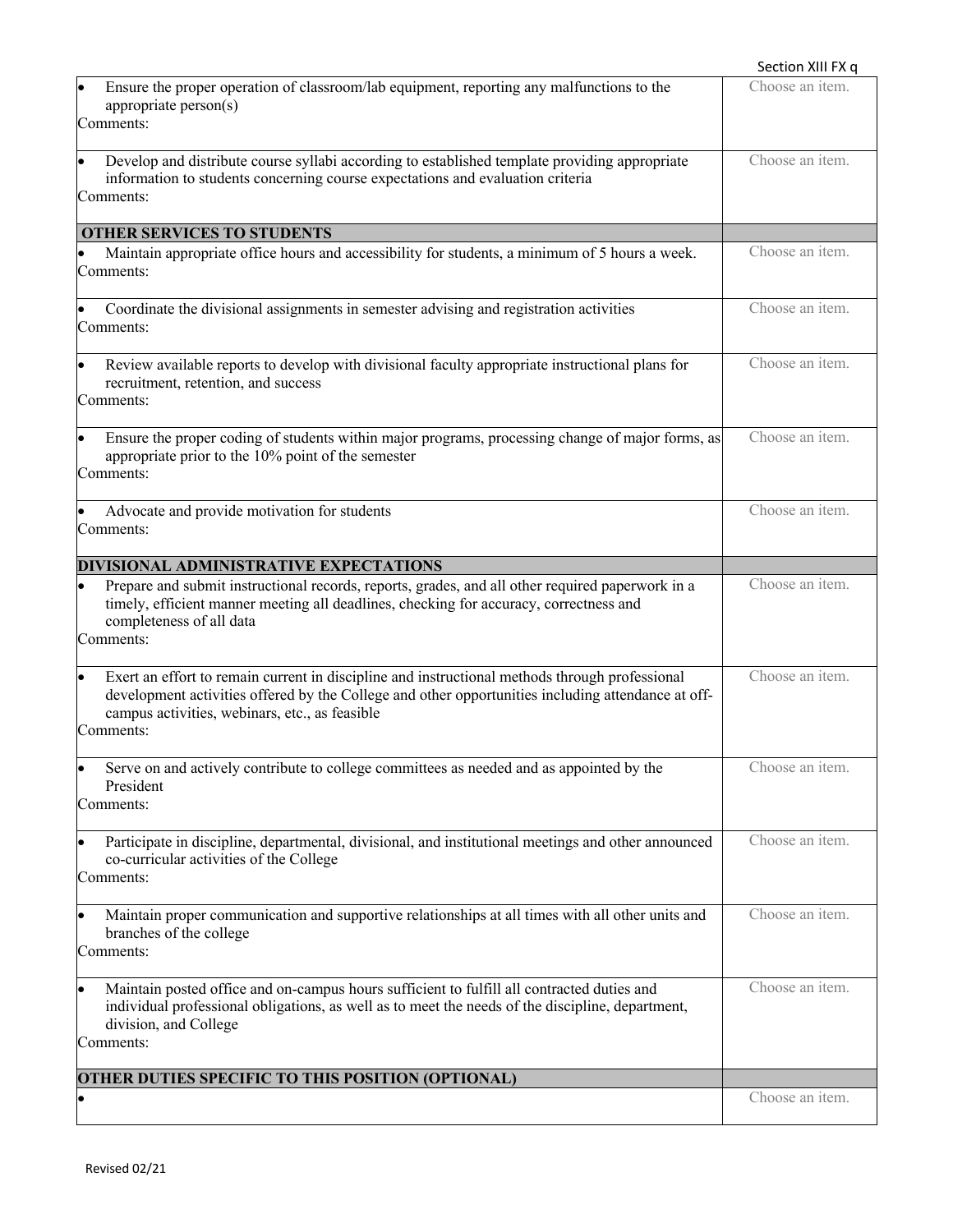#### Section XIII FX q

|                                                                                                                                                                                                                                                                                                                 | Choose an item. |
|-----------------------------------------------------------------------------------------------------------------------------------------------------------------------------------------------------------------------------------------------------------------------------------------------------------------|-----------------|
|                                                                                                                                                                                                                                                                                                                 | Choose an item. |
| <b>COLLEGE REQUIREMENTS OF ALL EMPLOYEES</b>                                                                                                                                                                                                                                                                    |                 |
| Demonstrated excellence in written, oral, and interpersonal communication skills.<br>Comments:                                                                                                                                                                                                                  | Choose an item. |
| Demonstrated commitment to diversity, equal opportunity, and the academic, intellectual, and<br>social development of all students and employees.<br>Comments:                                                                                                                                                  | Choose an item. |
| An understanding of and commitment to the comprehensive community college philosophy and<br>mission.<br>Comments:                                                                                                                                                                                               | Choose an item. |
| Treats others respectfully, speaks to others courteously, and behaves in such a way that creates a<br>workplace environment that is marked by trustworthiness, honest but polite communication, and<br>interpersonal interactions that are both personally cordial and professionally appropriate.<br>Comments: | Choose an item. |
| Acts as a team player when working with any and all employees of the College.<br><b>Comments:</b>                                                                                                                                                                                                               | Choose an item. |
| Serves on institutional committees as appointed by the President.<br>Comments:                                                                                                                                                                                                                                  | Choose an item. |
| Performs other duties and responsibilities as needed.<br>Comments:                                                                                                                                                                                                                                              | Choose an item. |
| Annually review all Randolph Community College safety rules and policies and be familiar with<br>all emergency safety procedures. Promote good safety habits and be compliant with OSHA safety<br>regulations.<br><b>Comments:</b>                                                                              | Choose an item. |